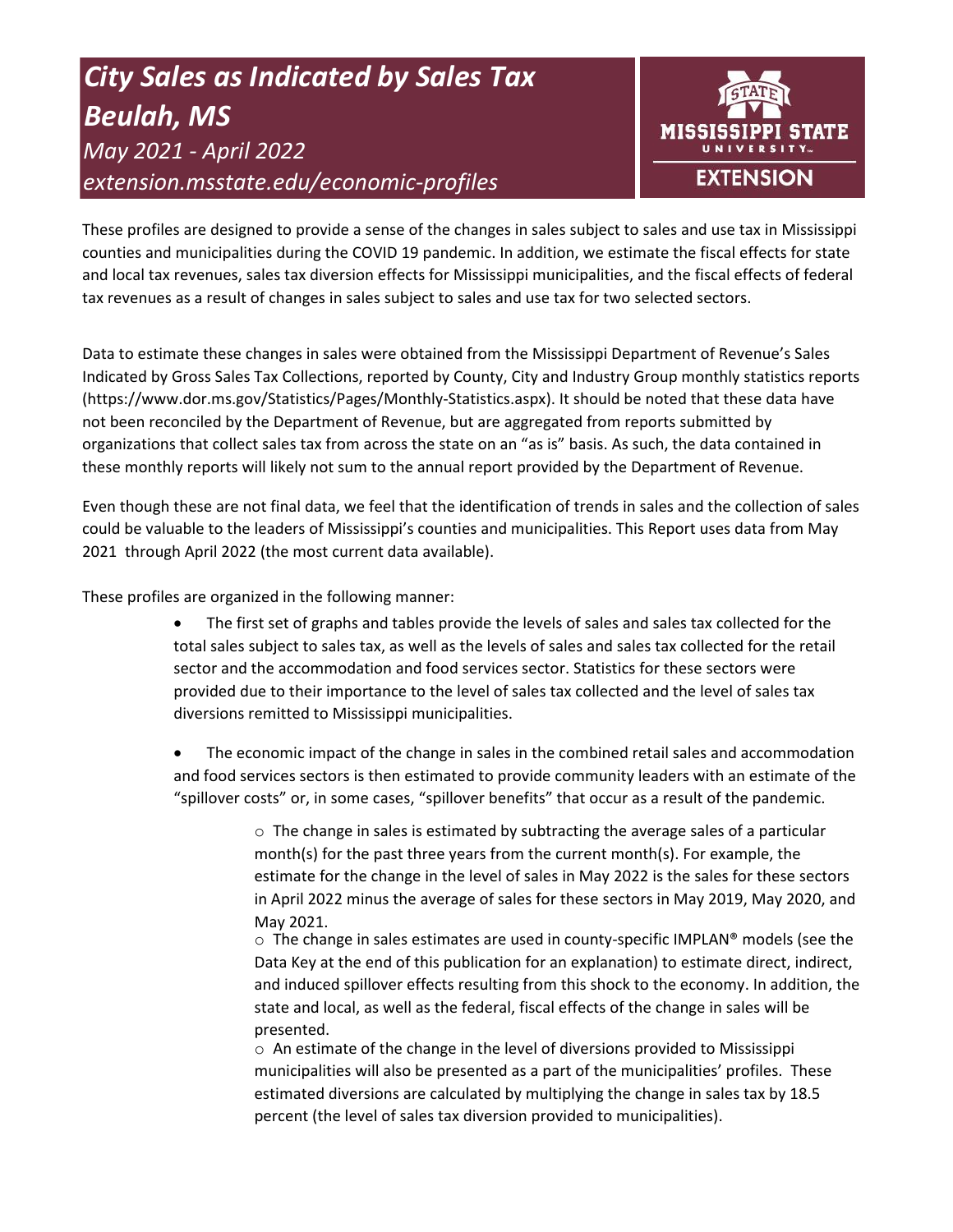| Total Sales as Indicated by Sales Tax (\$000s) |      |      |      | <b>Total Sales Tax Collected (\$000s)</b> |              |      |      |      |      |
|------------------------------------------------|------|------|------|-------------------------------------------|--------------|------|------|------|------|
| Month                                          | 2019 | 2020 | 2021 | 2022                                      | <b>Month</b> | 2019 | 2020 | 2021 | 2022 |
| January                                        | \$23 | \$22 | \$20 | \$18                                      | January      | \$2  | \$2  | \$1  | \$1  |
| February                                       | \$23 | \$19 | \$21 | \$19                                      | February     | \$2  | \$1  | \$1  | \$1  |
| March                                          | \$20 | \$16 | \$19 | \$17                                      | March        | \$1  | \$1  | \$1  | \$1  |
| April                                          | \$22 | \$18 | \$23 | \$19                                      | April        | \$1  | \$1  | \$1  | \$1  |
| May                                            | \$22 | \$20 | \$21 |                                           | May          | \$1  | \$1  | \$1  |      |
| June                                           | \$22 | \$21 | \$23 |                                           | June         | \$1  | \$1  | \$2  |      |
| July                                           | \$20 | \$22 | \$20 |                                           | July         | \$1  | \$1  | \$1  |      |
| August                                         | \$20 | \$20 | \$23 |                                           | August       | \$1  | \$1  | \$2  |      |
| September                                      | \$21 | \$20 | \$23 |                                           | September    | \$1  | \$1  | \$1  |      |
| October                                        | \$23 | \$20 | \$24 |                                           | October      | \$1  | \$1  | \$2  |      |
| November                                       | \$21 | \$20 | \$24 |                                           | November     | \$1  | \$1  | \$2  |      |
| December                                       | \$23 | \$24 | \$19 |                                           | December     | \$2  | \$2  | \$1  |      |



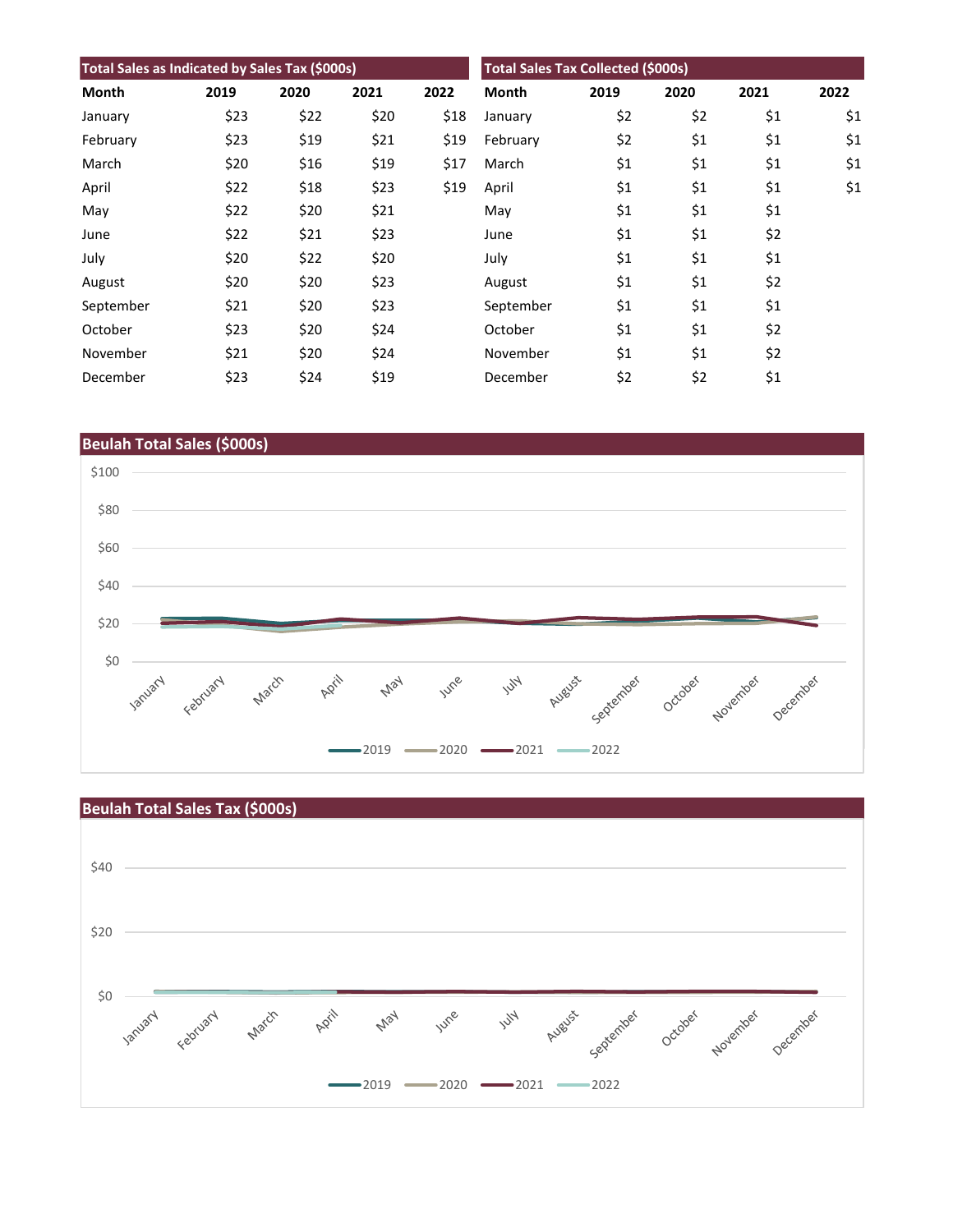| Retail Sector Sales as Indicated by Sales Tax (\$000s) |      |      |      | Retail Sector Sales Tax Collected (\$000s) |              |      |      |      |      |
|--------------------------------------------------------|------|------|------|--------------------------------------------|--------------|------|------|------|------|
| <b>Month</b>                                           | 2019 | 2020 | 2021 | 2022                                       | <b>Month</b> | 2019 | 2020 | 2021 | 2022 |
| January                                                | \$0  | \$9  | \$8  | \$0                                        | January      | \$0  | \$1  | \$1  | \$0  |
| February                                               | \$7  | \$0  | \$8  | \$7                                        | February     | \$0  | \$0  | \$0  | \$0  |
| March                                                  | \$7  | \$5  | \$7  | \$7                                        | March        | \$0  | \$0  | \$0  | \$0  |
| April                                                  | \$7  | \$6  | \$10 | \$6                                        | April        | \$0  | \$0  | \$1  | \$0  |
| May                                                    | \$8  | \$10 | \$8  |                                            | May          | \$0  | \$1  | \$0  |      |
| June                                                   | \$9  | \$10 | \$9  |                                            | June         | \$1  | \$1  | \$1  |      |
| July                                                   | \$8  | \$10 | \$0  |                                            | July         | \$0  | \$1  | \$0  |      |
| August                                                 | \$8  | \$9  | \$0  |                                            | August       | \$1  | \$0  | \$0  |      |
| September                                              | \$9  | \$8  | \$0  |                                            | September    | \$1  | \$0  | \$0  |      |
| October                                                | \$10 | \$8  | \$0  |                                            | October      | \$1  | \$0  | \$0  |      |
| November                                               | \$9  | \$0  | \$0  |                                            | November     | \$1  | \$0  | \$0  |      |
| December                                               | \$9  | \$12 | \$0  |                                            | December     | \$1  | \$1  | \$0  |      |



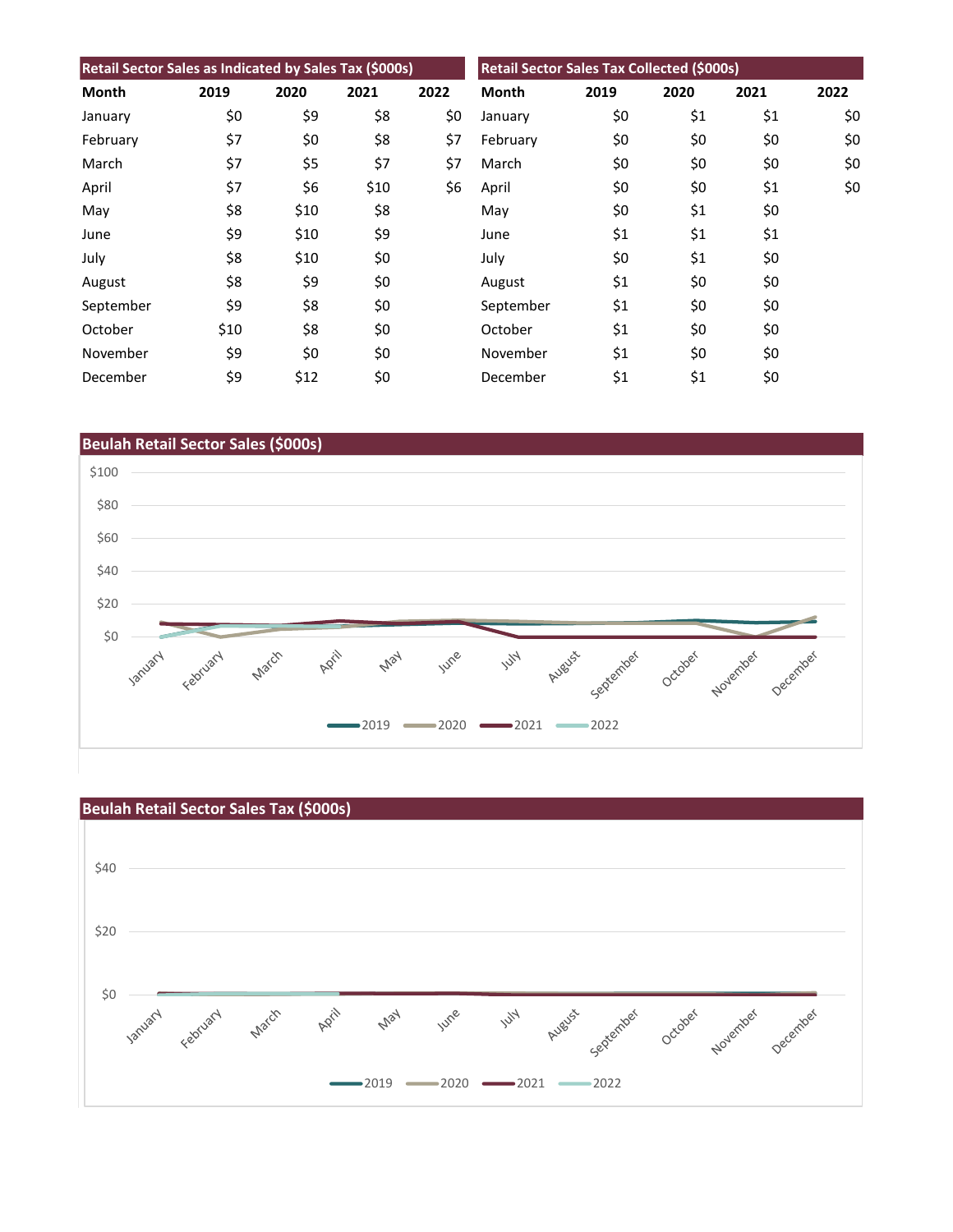| <b>Food Service and Accommodations Sector Sales</b><br>Subject to Sales Tax (\$000s) |     |     |     |     | <b>Food Service and Accommodations Sector Sales</b><br>Tax Collected (\$000s) |     |     |     |     |
|--------------------------------------------------------------------------------------|-----|-----|-----|-----|-------------------------------------------------------------------------------|-----|-----|-----|-----|
|                                                                                      |     |     |     |     |                                                                               |     |     |     |     |
| January                                                                              | \$0 | \$0 | \$0 | \$0 | January                                                                       | \$0 | \$0 | \$0 | \$0 |
| February                                                                             | \$0 | \$0 | \$0 | \$0 | February                                                                      | \$0 | \$0 | \$0 | \$0 |
| March                                                                                | \$0 | \$0 | \$0 | \$0 | March                                                                         | \$0 | \$0 | \$0 | \$0 |
| April                                                                                | \$0 | \$0 | \$0 | \$0 | April                                                                         | \$0 | \$0 | \$0 | \$0 |
| May                                                                                  | \$0 | \$0 | \$0 |     | May                                                                           | \$0 | \$0 | \$0 |     |
| June                                                                                 | \$0 | \$0 | \$0 |     | June                                                                          | \$0 | \$0 | \$0 |     |
| July                                                                                 | \$0 | \$0 | \$0 |     | July                                                                          | \$0 | \$0 | \$0 |     |
| August                                                                               | \$0 | \$0 | \$0 |     | August                                                                        | \$0 | \$0 | \$0 |     |
| September                                                                            | \$0 | \$0 | \$0 |     | September                                                                     | \$0 | \$0 | \$0 |     |
| October                                                                              | \$0 | \$0 | \$0 |     | October                                                                       | \$0 | \$0 | \$0 |     |
| November                                                                             | \$0 | \$0 | \$0 |     | November                                                                      | \$0 | \$0 | \$0 |     |
| December                                                                             | \$0 | \$0 | \$0 |     | December                                                                      | \$0 | \$0 | \$0 |     |

**Beulah Food Service and Accommodations Sector Sales (\$000s)**



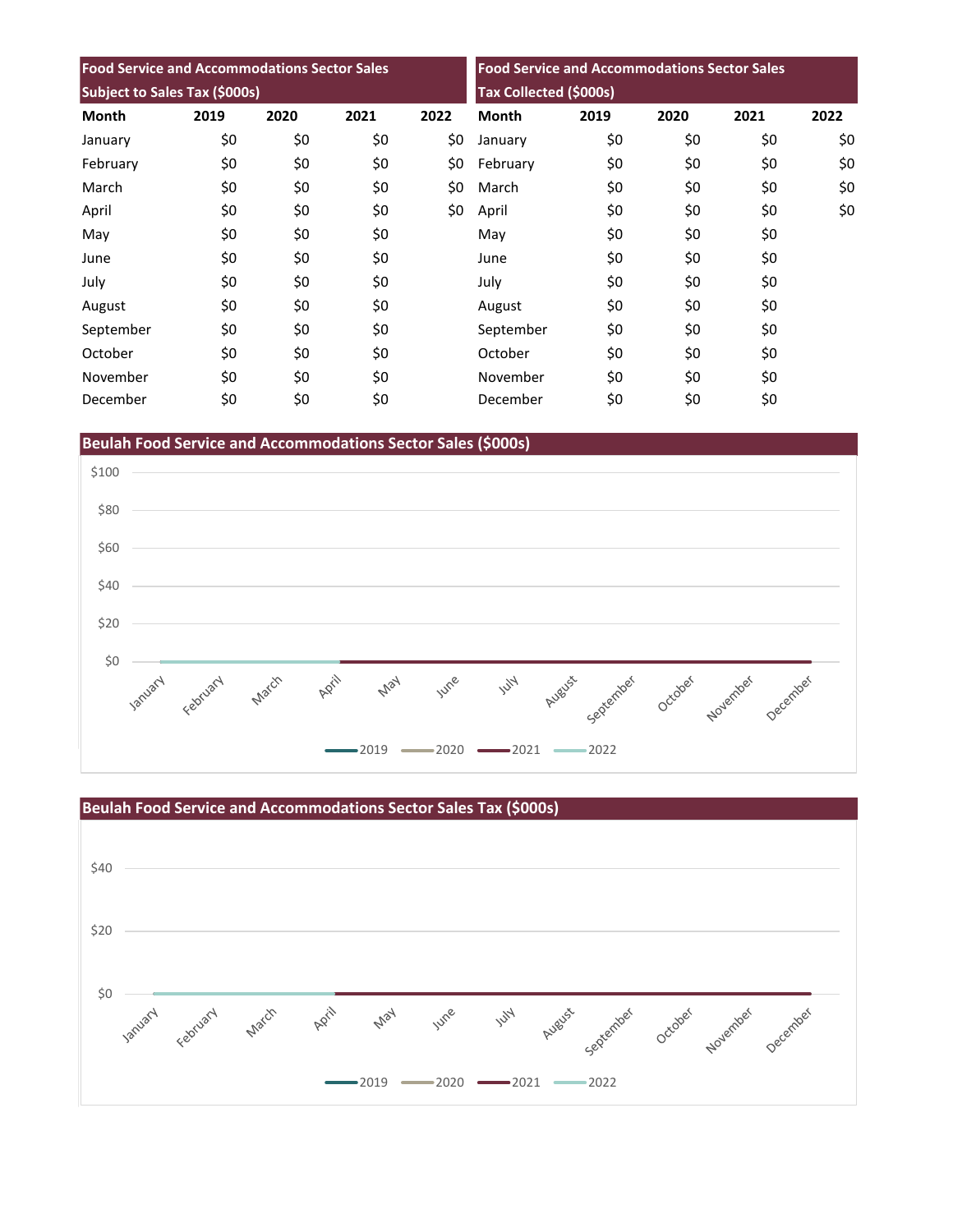| <b>Estimated Change in Sales</b>                        |               |                |              |
|---------------------------------------------------------|---------------|----------------|--------------|
|                                                         | <b>Sales</b>  | Average Sales* | Change in    |
|                                                         | Apr21 - Mar22 | Apr - Mar      | <b>Sales</b> |
| <b>Agriculture, Forestry, Fishing and Hunting</b>       | \$0           | \$0            | \$0          |
| Mining, Quarrying, and Oil and Gas Extraction           | \$0           | \$0            | \$0          |
| <b>Utilities</b>                                        | \$0           | \$0            | \$0          |
| Construction                                            | \$0           | \$0            | \$0          |
| Manufacturing                                           | \$0           | \$0            | \$0          |
| <b>Wholesale Trade</b>                                  | \$0           | \$0            | \$0          |
| <b>Retail Trade</b>                                     | \$37,353      | \$100,005      | (562, 652)   |
| <b>Transportation and Warehousing</b>                   | \$0           | \$0            | \$0          |
| <b>Information</b>                                      | \$141,723     | \$147,362      | (55,639)     |
| <b>Finance and Insurance</b>                            | \$0           | \$0            | \$0          |
| <b>Real Estate and Rental and Leasing</b>               | \$0           | \$0            | \$0          |
| <b>Professional, Scientific, and Technical Services</b> | \$0           | \$0            | \$0          |
| <b>Management of Companies and Enterprises</b>          | \$0           | \$0            | \$0          |
| <b>Admin/Support/Waste Mgt &amp; Remediation Svcs</b>   | \$0           | \$0            | \$0          |
| <b>Educational Services</b>                             | \$0           | \$0            | \$0          |
| <b>Health Care and Social Assistance</b>                | \$0           | \$0            | \$0          |
| Arts, Entertainment, and Recreation                     | \$0           | \$0            | \$0          |
| <b>Accomodation and Food Services</b>                   | \$0           | \$0            | \$0          |
| <b>Other Services (except Public Administration)</b>    | \$0           | \$0            | \$0          |
| <b>Public Administration</b>                            | \$0           | \$0            | \$0          |
| <b>Change in Total of Sector Sales</b>                  | \$179,076     | \$247,368      | (568, 291)   |

\*Average Sales is calculated as the sum of average monthly sales for the three previous years.

| <b>Economic Impact Summary from Change in Total of Sector Sales (IMPLAN)</b> |                   |              |                             |            |  |  |  |  |
|------------------------------------------------------------------------------|-------------------|--------------|-----------------------------|------------|--|--|--|--|
| <b>Impact Type</b>                                                           | <b>Employment</b> | Labor Income | <b>Total Value</b><br>Added | Output     |  |  |  |  |
| <b>Direct Effect</b>                                                         | (0.6)             | (522, 152)   | (540, 483)                  | (528, 324) |  |  |  |  |
| <b>Indirect Effect</b>                                                       | (0.0)             | ( \$1,566)   | (53, 231)                   | (56, 777)  |  |  |  |  |
| <b>Induced Effect</b>                                                        | (0.1)             | (52, 624)    | (54, 527)                   | (58, 448)  |  |  |  |  |
| <b>Total Effect</b>                                                          | (0.5)             | (522, 226)   | ( \$35,448)                 | (546, 443) |  |  |  |  |

# **Estimated Change in Municipal Sales Tax Diversions (18.5%) (\$953)**

See explanation of Municipal Sales Tax Diversions in the Data Key.

## **Estimated Change in State and Local Tax from Change in Total of Sector Sales (IMPLAN)**

|                                  |                   |            | Taxes on              |                   |                     |
|----------------------------------|-------------------|------------|-----------------------|-------------------|---------------------|
|                                  | <b>Employment</b> | Proprietor | <b>Production and</b> |                   |                     |
| <b>Description</b>               | Compensation      | Income     | <b>Imports</b>        | <b>Households</b> | <b>Corporations</b> |
| <b>Dividends</b>                 | \$0               | \$0        | \$0                   | \$0               | (510)               |
| Social Insurance                 | (\$2)             | \$0        | \$0                   | \$0               | \$0                 |
| <b>TOPI: Sales Tax</b>           | \$0               | \$0        | (55, 152)             | \$0               | \$0                 |
| <b>TOPI: Property Tax</b>        | \$0               | \$0        | ( \$3,255)            | \$0               | \$0                 |
| <b>TOPI: Other Tax</b>           | \$0               | \$0        | (5332)                | \$0               | \$0                 |
| <b>Corporate Profits Tax</b>     | \$0               | \$0        | \$0                   | \$0               | (5176)              |
| <b>Personal Taxes</b>            | \$0               | \$0        | \$0                   | (\$499)           | \$0                 |
| <b>Total State and Local Tax</b> | (\$2)             | \$0        | (55, 714)             | (5494)            | (5107)              |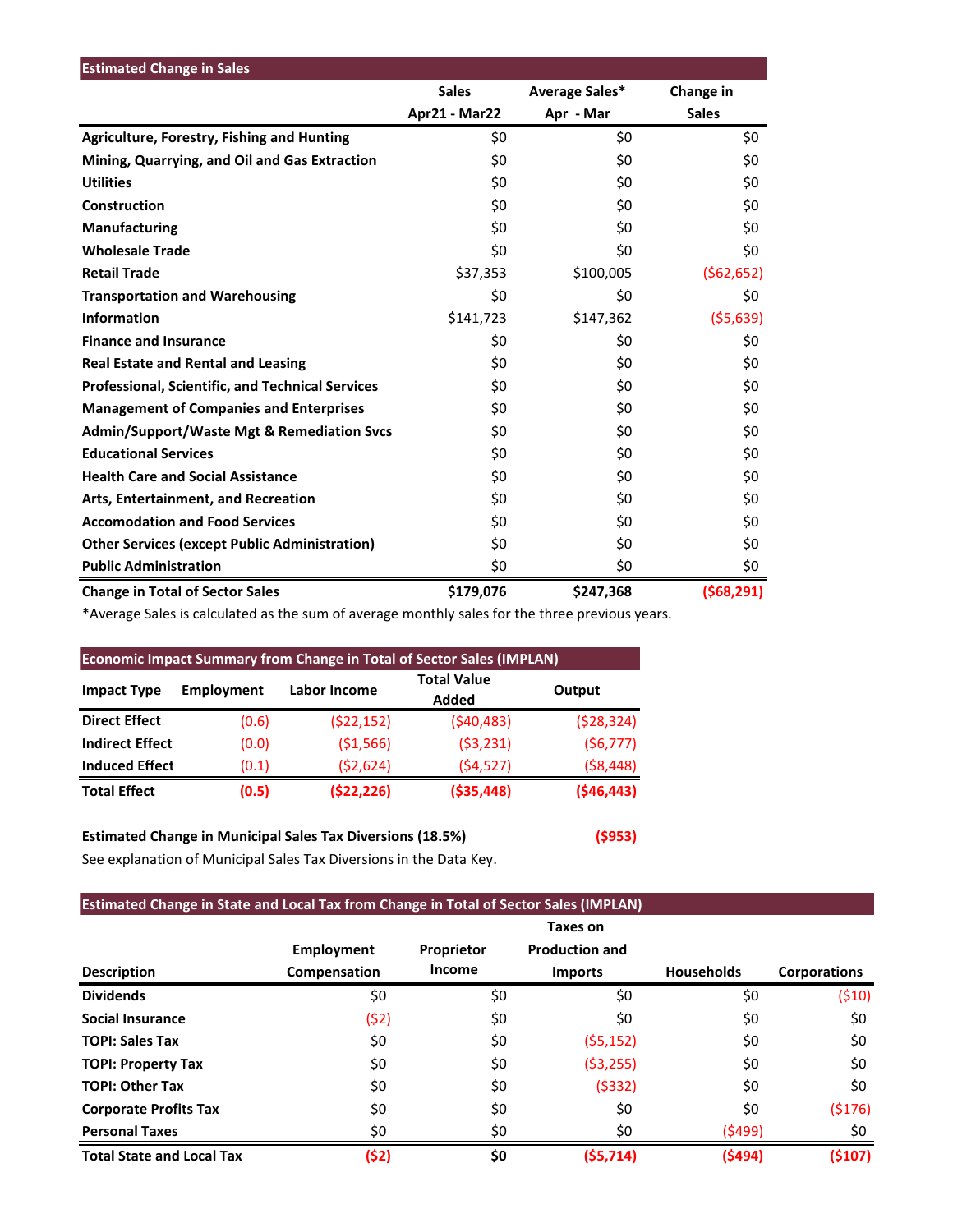# **Sales Tax Diversions and Special Levies**

| <b>Beulah Diversions</b> |       |       |       |       | <b>No Special Levy</b> |      |      |      |      |  |
|--------------------------|-------|-------|-------|-------|------------------------|------|------|------|------|--|
| Month                    | 2019  | 2020  | 2021  | 2022  | Month                  | 2019 | 2020 | 2021 | 2022 |  |
| January                  | \$300 | \$284 | \$266 | \$238 | January                |      |      |      |      |  |
| February                 | \$274 | \$251 | \$254 | \$241 | February               |      |      |      |      |  |
| March                    | \$258 | \$225 | \$227 | \$224 | March                  |      |      |      |      |  |
| April                    | \$277 | \$235 | \$291 | \$249 | April                  |      |      |      |      |  |
| May                      | \$276 | \$246 | \$233 |       | May                    |      |      |      |      |  |
| June                     | \$270 | \$258 | \$295 |       | June                   |      |      |      |      |  |
| July                     | \$255 | \$266 | \$256 |       | July                   |      |      |      |      |  |
| August                   | \$247 | \$240 | \$286 |       | August                 |      |      |      |      |  |
| September                | \$270 | \$238 | \$247 |       | September              |      |      |      |      |  |
| October                  | \$271 | \$244 | \$290 |       | October                |      |      |      |      |  |
| November                 | \$265 | \$268 | \$291 |       | November               |      |      |      |      |  |
| December                 | \$288 | \$268 | \$245 |       | December               |      |      |      |      |  |

| <b>No Special Levy</b> |      |      |      |      | <b>No Special Levy</b> |      |      |      |      |  |
|------------------------|------|------|------|------|------------------------|------|------|------|------|--|
| Month                  | 2019 | 2020 | 2021 | 2022 | Month                  | 2019 | 2020 | 2021 | 2022 |  |
| January                |      |      |      |      | January                |      |      |      |      |  |
| February               |      |      |      |      | February               |      |      |      |      |  |
| March                  |      |      |      |      | March                  |      |      |      |      |  |
| April                  |      |      |      |      | April                  |      |      |      |      |  |
| May                    |      |      |      |      | May                    |      |      |      |      |  |
| June                   |      |      |      |      | June                   |      |      |      |      |  |
| July                   |      |      |      |      | July                   |      |      |      |      |  |
| August                 |      |      |      |      | August                 |      |      |      |      |  |
| September              |      |      |      |      | September              |      |      |      |      |  |
| October                |      |      |      |      | October                |      |      |      |      |  |
| November               |      |      |      |      | November               |      |      |      |      |  |
| December               |      |      |      |      | December               |      |      |      |      |  |

| <b>No Special Levy</b> |      |      |      |      |
|------------------------|------|------|------|------|
| <b>Month</b>           | 2019 | 2020 | 2021 | 2022 |
| January                |      |      |      |      |
| February               |      |      |      |      |
| March                  |      |      |      |      |
| April                  |      |      |      |      |
| May                    |      |      |      |      |
| June                   |      |      |      |      |
| July                   |      |      |      |      |
| August                 |      |      |      |      |
| September              |      |      |      |      |
| October                |      |      |      |      |
| November               |      |      |      |      |
| December               |      |      |      |      |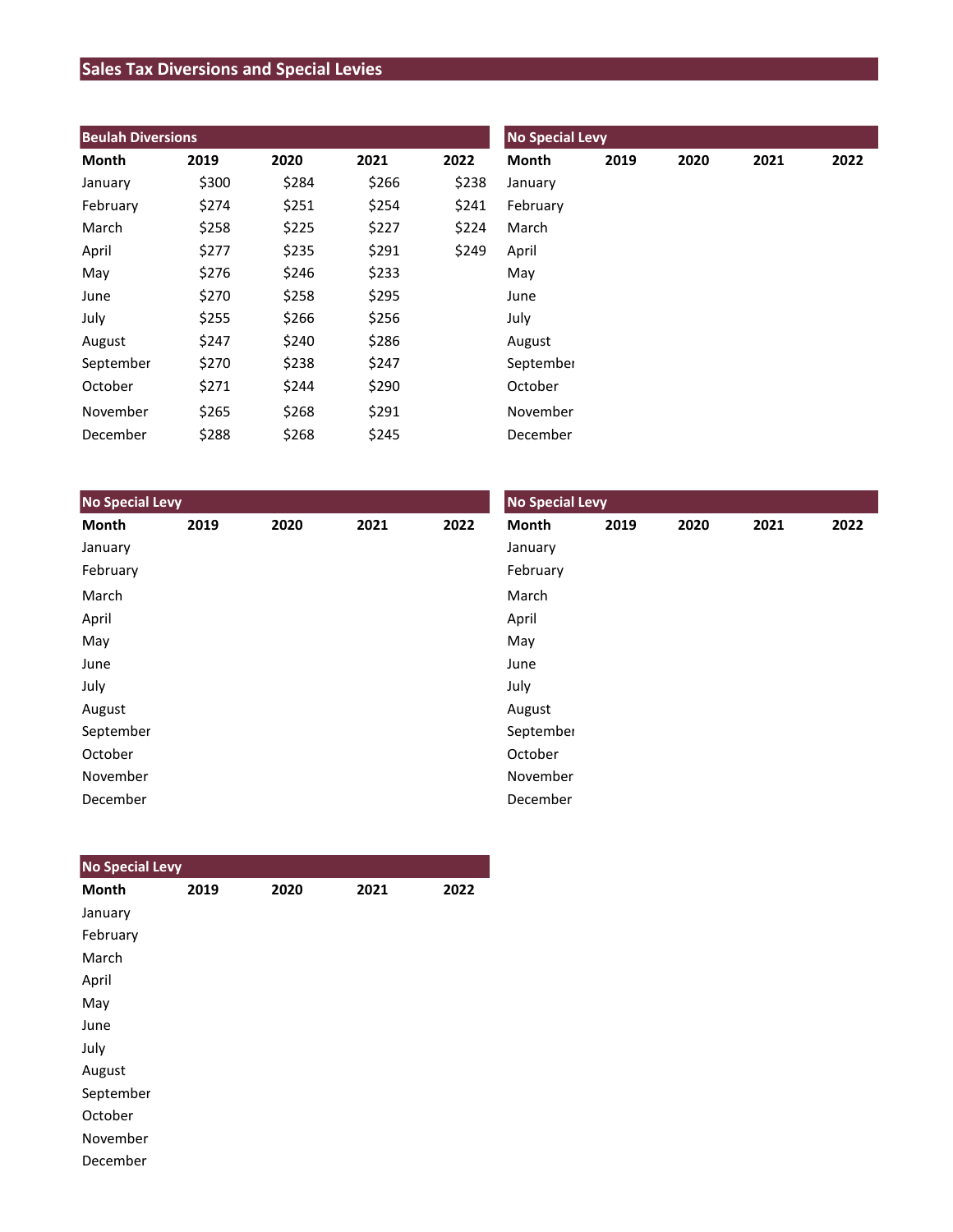| <b>Estimated Change in Federal Tax from Change in Total of Sector Sales (IMPLAN)</b> |              |               |                       |                   |                     |  |  |  |  |
|--------------------------------------------------------------------------------------|--------------|---------------|-----------------------|-------------------|---------------------|--|--|--|--|
|                                                                                      | Taxes on     |               |                       |                   |                     |  |  |  |  |
|                                                                                      | Employment   | Proprietor    | <b>Production and</b> |                   |                     |  |  |  |  |
| <b>Description</b>                                                                   | Compensation | <b>Income</b> | <b>Imports</b>        | <b>Households</b> | <b>Corporations</b> |  |  |  |  |
| <b>Social Insurance</b>                                                              | (53, 120)    | (5102)        | \$0                   | \$0               | \$0                 |  |  |  |  |
| <b>TOPI: Taxes</b>                                                                   | \$0          | \$0           | (5198)                | \$0               | \$0                 |  |  |  |  |
| <b>Corporate Profits Tax</b>                                                         | \$0          | \$0           | \$0                   | \$0               | ( \$363)            |  |  |  |  |
| <b>Personal Tax: Income Tax</b>                                                      | \$0          | \$0           | \$0                   | (51, 146)         | \$0                 |  |  |  |  |
| <b>Total Federal Tax</b>                                                             | (\$2,794)    | (\$55)        | (5504)                | (51, 143)         | (5220)              |  |  |  |  |

# **DATA Key**

## **Total Sales as Indicated by Sales Tax**

North American Industrial Classification Sectors (NAICS) sectors included in the "Total Sales as Indicated by Sales Tax" statistics include: Sector 11 – *Agriculture, Forestry, Fishing and Hunting* ; Sector 21 – *Mining, Quarrying, and Oil and Gas Extraction* ; Sector 22 – *Utilities*; Sector 23 – *Construction* ; Sector 31-33 – *Manufacturing* ; Sector 42 – *Wholesale Trade* ; Sector 44-45 – *Retail Trade* ; Sector 48-49 – *Transportation and Warehousing* ; Sector 51 – *Information* ; Sector 52 – *Finance and Insurance* ; Sector 53 – *Real Estate and Rental and Leasing* ; Sector 54 – *Professional, Scientific, and Technical Services*; Sector 55 – *Management of Companies and Enterprises* ; Sector 56 – *Administrative and Support and Waste Management and Remediation Services* ; Sector 61 – *Educational Services*; Sector 62 – *Health Care and Social Assistance* ; Sector 71 – *Arts, Entertainment, and Recreation* ; Sector 72 – *Accommodation and Food Services* ; Sector 81 – *Other Services (Except Public Administration)* ; and Sector 92 – *Public Administration* .

#### **Retail Sector Sales**

Retail Sector Sales includes NAICS Sector 44-45 – Retail Trade.

## **Accommodation and Food Service Sector Sales**

Accommodation and Food Services Sector Sales includes NAICS Sector 72 – Accommodation and Food Services.

## **Estimated Change in Sales**

To determine the economic impact of changes in specific sector sales, the average monthly sales by sector (using sales from the thirty-six months prior to the study time frame) was subtracted from the sales for that sector in the study time frame. For this publication, each month's sector sales from April 2018 through March 2020 were averaged and subtracted from sector sales occurring in the April 2020 through March 2021 time period to obtain the Change in Sales estimate. The estimated changes in sales for all sectors were summed to obtain the estimate for the change in Total of Sector Sales.

Municipalities are assigned to the county in which the largest proportion of the municipality's population resides (e.g., while the city of Jackson lies in Hinds, Madison, and Rankin Counties, Jackson was "assigned" to Hinds County because the majority of its population resides in Hinds County).

If the change in sales is negative, this indicates that the sales for the specific geographic area fall below expected values when using the previous three years as a benchmark. If the change in sales is positive, then the sales for the specific geographic area is greater than what would have been expected when using the three previous years as a benchmark.

## **Estimated Change in Municipal Sales Tax Diversions**

Municipalities receive 18.5 percent of sales tax collected within their boundaries from the Mississippi Department of Revenue that can be used in the general budget(counties are not eligible for this allocation). The estimated change in the municipal sales tax diversion is calculated as 18.5 percent of the change in Taxes on Production and Imports: Sales Tax estimated in the Estimated Change in State and Local Tax from Change in Total of Sector Sales table.